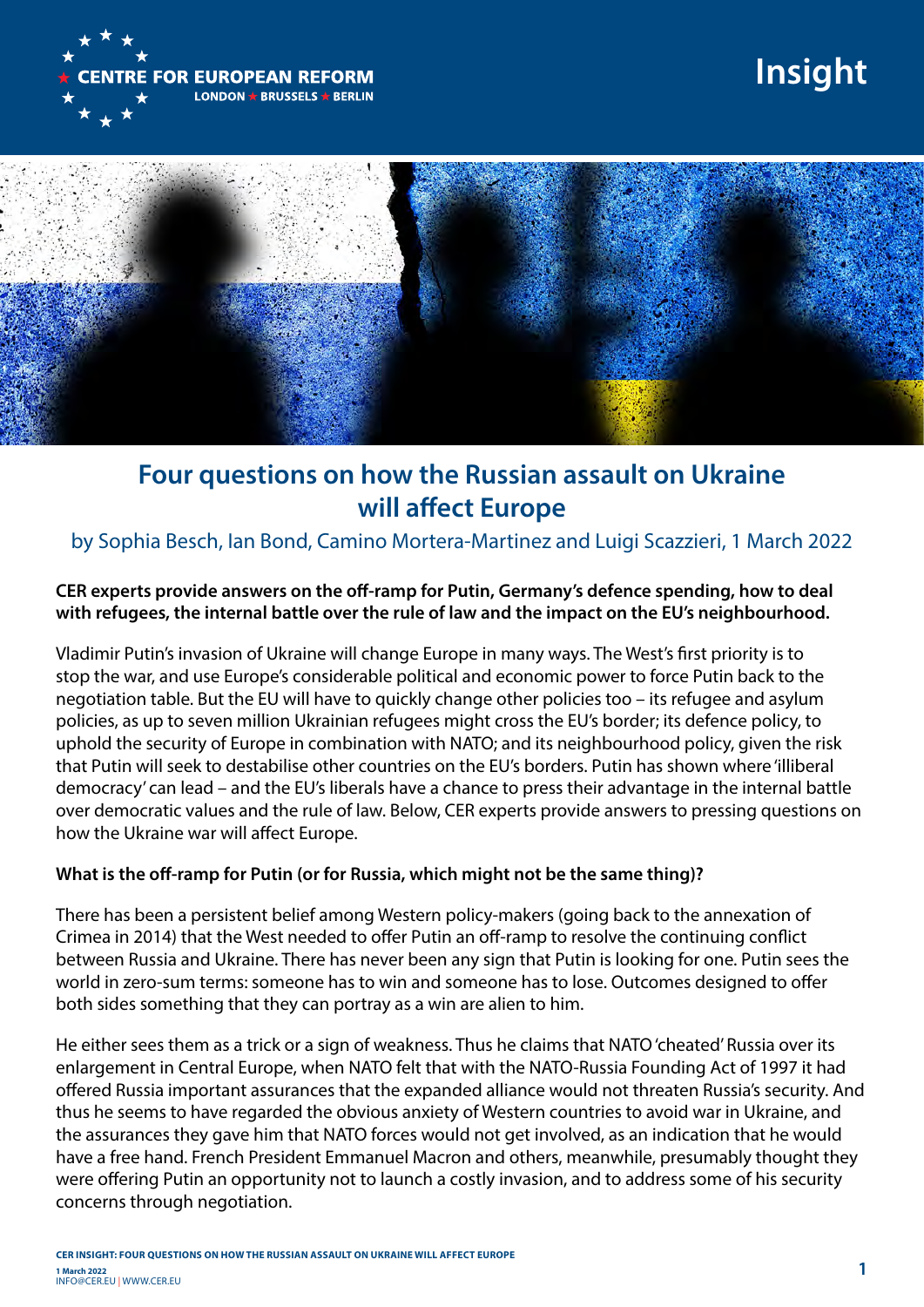

Putin's latest threat to the West, increasing the alert level of Russian nuclear forces, also indicates that he is not looking for a face-saving way out of this crisis. Confronted by increasing Western military assistance to Ukraine and powerful economic sanctions against Russia, Putin is doubling down – seeking to intimidate the West into stepping back and allowing him to redouble his military efforts against Ukraine's resistance. The lines deployed by the Russian media – which faithfully follow the official guidance notes that go daily from the authorities to editorial staff – reflect Putin's view that Ukraine can only exist as part of a greater Russian whole, not as a fully sovereign and independent state.

In these circumstances, the gap between the sorts of concessions that the West might be willing to offer Russia for a return to the status quo ante and Putin's probable demands is probably unbridgeable.

That does not mean that there is no room for creative solutions, however. But they might have to be directed at those around Putin, at least some of whom probably do not share his messianic fervour to reunite the (as he sees it) artificially-divided Russian and Ukrainian people. The more that the West can make clear to Putin's subordinates that he is the one causing serious damage to Russia's national interests, the better the chance that at some point he will be sidelined.

In crafting sanctions and considering the conditions for lifting them, Western leaders should consider which steps are more likely to lead to greater national unity in Russia, and which might be expected to exploit divisions. The *siloviki* around Putin (those associated with the armed forces, law enforcement and the security and intelligence agencies) and economic managers having to deal with the real-world consequences of far-reaching financial sanctions may not see the situation in the same light. And even among the *siloviki* some may be pragmatists rather than true believers.

Measures that could have a serious impact on ordinary Russians, such as freezing foreign reserves of the Central Bank of Russia, might feed Putin's long-standing narrative that Russia is a 'besieged fortress' under attack from the West, and rally popular support behind him. Such sanctions are necessary at this stage in the conflict, but they need to come with a clear message that they are short-term steps, designed to bring an early end to the war and minimise the suffering on both sides, not to punish the Russian population.

Other measures, such as freezing the assets of those who have benefited from Putin's kleptocratic system, should be seen as the new normal, regardless of the outcome of the war; they should be presented as a way to stop the looting of the Russian economy and encourage the development of better governance. And some measures, such as reducing Western purchases of Russian oil and gas, would be both a prudent hedge against Putin remaining in office for the long term (regardless of the outcome of the war) and a necessary step towards the larger goal of combating climate change. Such measures need to come with the message that regardless of short-term differences, Russia and the West (and Ukraine) will have to share the same world when the war is over, and deal with the same problem of cutting greenhouse gas emissions.

If Putin stays in office and if his objective remains to control Ukraine, however, it will be hard for the West to co-operate with him on anything. Russia's initial moves in Ukraine did not bring about the expected collapse of the Ukrainian forces or the surrender of Zelenskyy and his government. Now Putin's generals are using more force, including against civilian targets. Western public opinion, already sympathetic to Ukraine, is likely to become even less open to compromises with a Putin-led Russia. The focus of Western policy-makers then will not be on off-ramps, but ramping up the pressure on the Kremlin. Europe's future could involve a prolonged period of dangerous confrontation.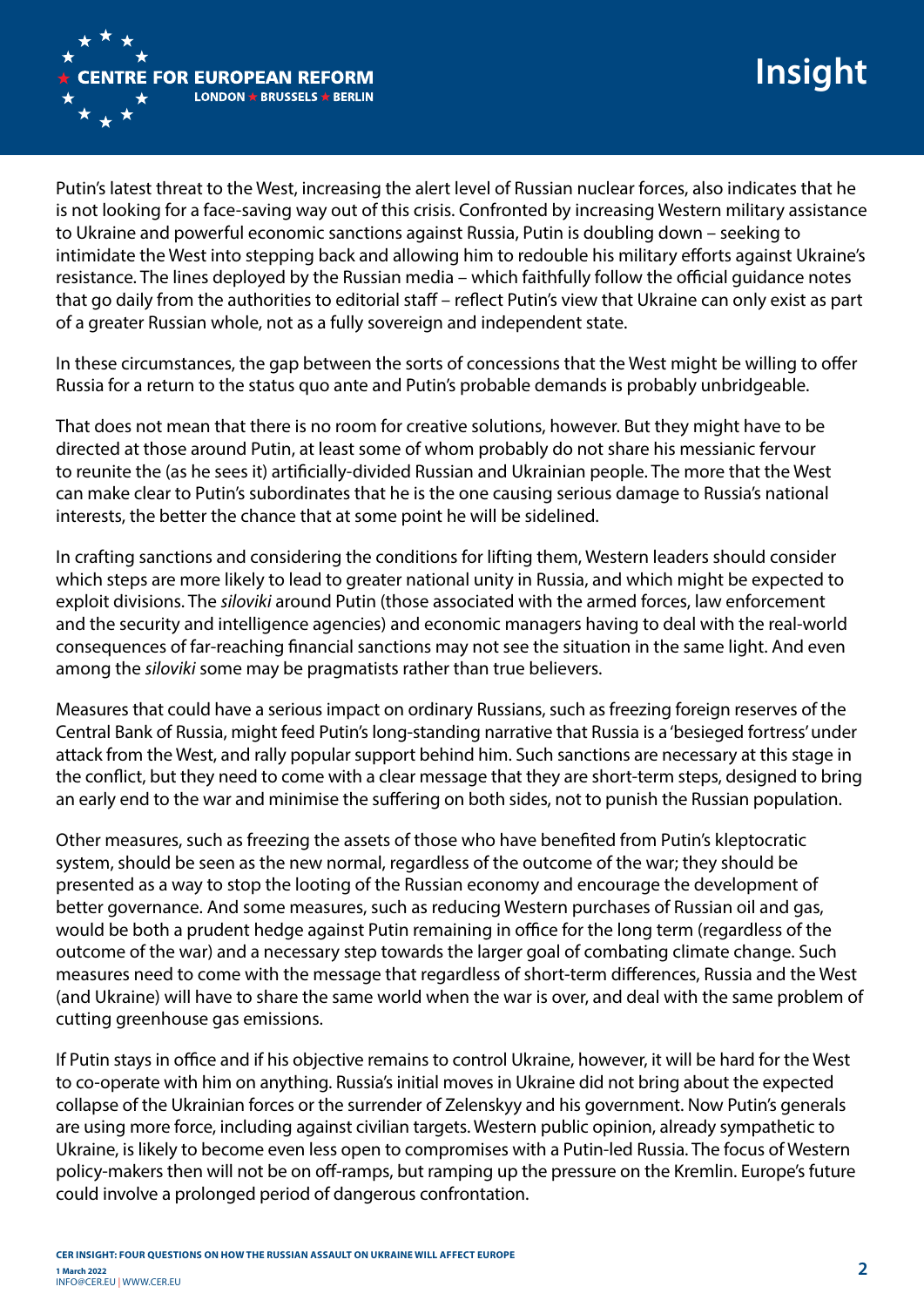

#### **How significant is Germany's decision to raise defence spending?**

It is hard to over-state how much German defence policy changed last weekend. In an extraordinary address to the German Bundestag on Sunday, Chancellor Olaf Scholz announced a one-off €100 billion fund for the Bundeswehr. He also committed to spending more than 2 per cent of GDP on defence every year, after Germany failed to meet its NATO spending commitments for years. This came a day after the German government committed to deliver 1,000 anti-tank weapons and 500 handheld air defence systems to Ukraine, breaking with the long-held German taboo of sending arms into conflict zones.

In his speech on Sunday, Scholz effectively ticked off every single controversial issue in the German domestic defence debate – he urged progress on the stalling Franco-German-Spanish Future Combat Aircraft project, announced more purchases of armed drones, and committed to replace outdated Tornado jets with ones capable of carrying nuclear weapons in support of NATO nuclear policy. Each of these issues was highly contentious before Putin invaded Ukraine.

This major shift in German defence (and fiscal) policy is even more remarkable because the coalition government comprises the SPD, which is traditionally close to Russia, the Greens, which has roots in the pacifist movement, and the conservative liberal FDP, long committed to tight budgets. So how did it happen?

First, having a new, reformist government in office helped. As foreign minister Annalena Baerbock, who is committed to a more values-based foreign policy, put it: ["If our world is different, then our politics](https://www.welt.de/politik/deutschland/article237190335/Baerbock-Wir-haben-bis-zuletzt-an-die-Diplomatie-geglaubt-aber-Putin-wollte-das-nicht.html)  [must be different."](https://www.welt.de/politik/deutschland/article237190335/Baerbock-Wir-haben-bis-zuletzt-an-die-Diplomatie-geglaubt-aber-Putin-wollte-das-nicht.html) Second, there was a reversal in public and elite German opinion after the invasion. Many voters, commentators and politicians were stunned by Putin's actions and the repeated failure of diplomatic efforts. After decades during which Germany's foreign policy operated under the paradigm that European security could only be achieved with Russia and not against it, the political class in Berlin has finally recognised Putin as a threat to Europe. Crucially, therefore, the changes are not only a response to pressure from Germany's allies, but an expression of Germany's changing threat perception. Scholz stressed on Sunday that ["We are also doing this for us, for our own security".](https://www.bundesregierung.de/breg-en/news/policy-statement-by-olaf-scholz-chancellor-of-the-federal-republic-of-germany-and-member-of-the-german-bundestag-27-february-2022-in-berlin-2008378)

The task for the next weeks and months will be to make clear to the military and the public what the government's defence policy objectives are and what kind of Bundeswehr is required to fulfil them. For all the new money to buy new equipment and secure big European military capability projects, German procurement policy needs urgent reform. Luckily, the new government had already committed to publish a new national security strategy, which will inform spending decisions.

In the short term, however, the war in Ukraine is continuing, and aid to Ukraine and NATO allies will be needed. There will now be more German troop deployments to NATO's eastern flank – to help secure a harbour in Lithuania, support air defence in Romania, contribute to the establishment of a new NATO unit in Slovakia and help secure the North Sea and the Baltic with additional ships. But for all the cheering of Berlin, Germany's allies and especially its Central and European neighbours have a right to be frustrated. After all, they have been trying to make Germans understand their security concerns for years. It looks like Berlin is finally listening. To prevent Germany getting distracted again, its European partners should continue to make their voices heard, even when Putin's war is over.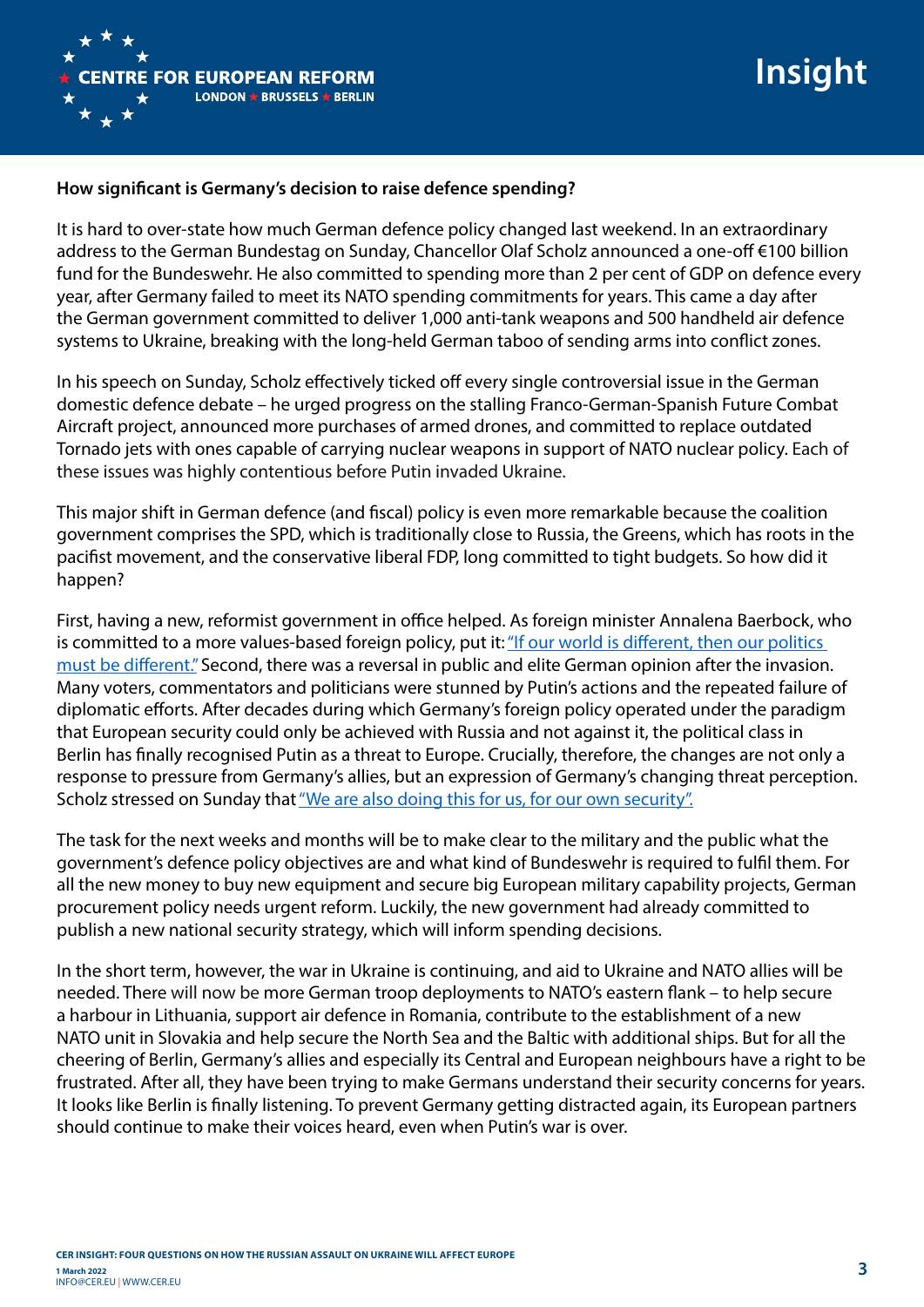

#### **How will Putin's aggression change EU politics?**

On Sunday, Josep Borrell, the Union's High Representative for Foreign and Security Policy, [said](https://eeas.europa.eu/topics/sanctions-policy/111758/informal-videoconference-foreign-affairs-ministers-remarks-high-representativevice-president_en) that Putin's war is pushing the Union to do previously unthinkable things. A number of taboos have been dropped, including the EU financing the provision of fighter jets to Ukraine. At an extraordinary meeting in Brussels on Sunday, EU home affairs ministers agreed in principle to grant temporary protection to Ukrainians fleeing the war. This is no small feat: over [600,000 refugees](https://twitter.com/Refugees/status/1498618794209681416%20) had fled to neighbouring countries by Monday morning, according to Filippo Grande, the UN's High Commissioner for Refugees. Janez Lenarčič, the EU's commissioner for crisis management, [estimates](https://www.france24.com/en/europe/20220227-europe-must-prepare-for-millions-of-ukrainian-refugees-eu-commissioner-says) that the war could displace seven million people, if it continues.

The EU has not yet agreed to trigger its so-called temporary protection mechanism, a 2001 law that has never been used, which grants forcibly displaced people legal status and limited access to the labour market, social benefits and education for one year (renewable for up to three). EU justice and home affairs ministers will need to approve it at another extraordinary meeting on Thursday. Officials are confident it will be activated – most member-states support the idea and the plan only needs the support of a qualified majority of EU countries. Those countries that have previously opposed opening the EU's borders to people fleeing war (Poland, Hungary, Czechia and Slovakia) are now among the most open to it.

The temporary protection mechanism will [not be easy](https://twitter.com/HanneBeirens/status/1498023998118051841) to implement: each member-state will have to determine how many refugees they are willing to accept; and refugees will have to consent to go there, individually. The decision to grant protection to fleeing Ukrainians will not change the fundamentals of the EU's incoherent asylum policy on its own. EU countries still disagree on how to create a system that applies to all asylum seekers, not only those from a predominantly white, friendly country. But if member-states do activate the protection mechanism, the EU will be entering a new era: Central and Eastern European member-states could be on the frontline of a major migration crisis. That may make them keener on burden-sharing they previously rejected.

The EU's long-standing disputes over the rule of law will change, too. Hungarian prime minister Viktor Orbán will not become a liberal leader overnight, nor will the prime ministers of Poland or Slovenia, Mateusz Morawiecki and Janez Janša. Their latest push for Ukraine to join the EU is nothing new, and their quarrels with Brussels over the independence of the judiciary and the press will continue. But Putin's aggression has made the prospect of association with Moscow a lot less appealing. Demonstrations across Central and Eastern Europe suggest that "illiberal democracy" may no longer be the region's future. Add the EU's swift response to protect its Eastern members, and the balance may well shift towards more, and not less, integration with the EU. When (and if) this crisis abates, Brussels may find more friendly interlocutors in Warsaw, Budapest, Ljubljana and Bucharest – if only because their citizens will make sure of it.

#### **How will Russia's aggression change the EU's neighbourhood policy?**

Russia's invasion of Ukraine will create new challenges for the EU's neighbours, and thus the EU itself. Many countries in the Middle East are reliant on food imports from the Black Sea basin – for example Lebanon imports 60 per cent of its wheat from Ukraine. Shortages due to the war will result in higher food prices, fuelling unrest and amplifying existing challenges for European foreign policy in the region. The EU will have to increase financial support for many of its neighbours to help them cope.